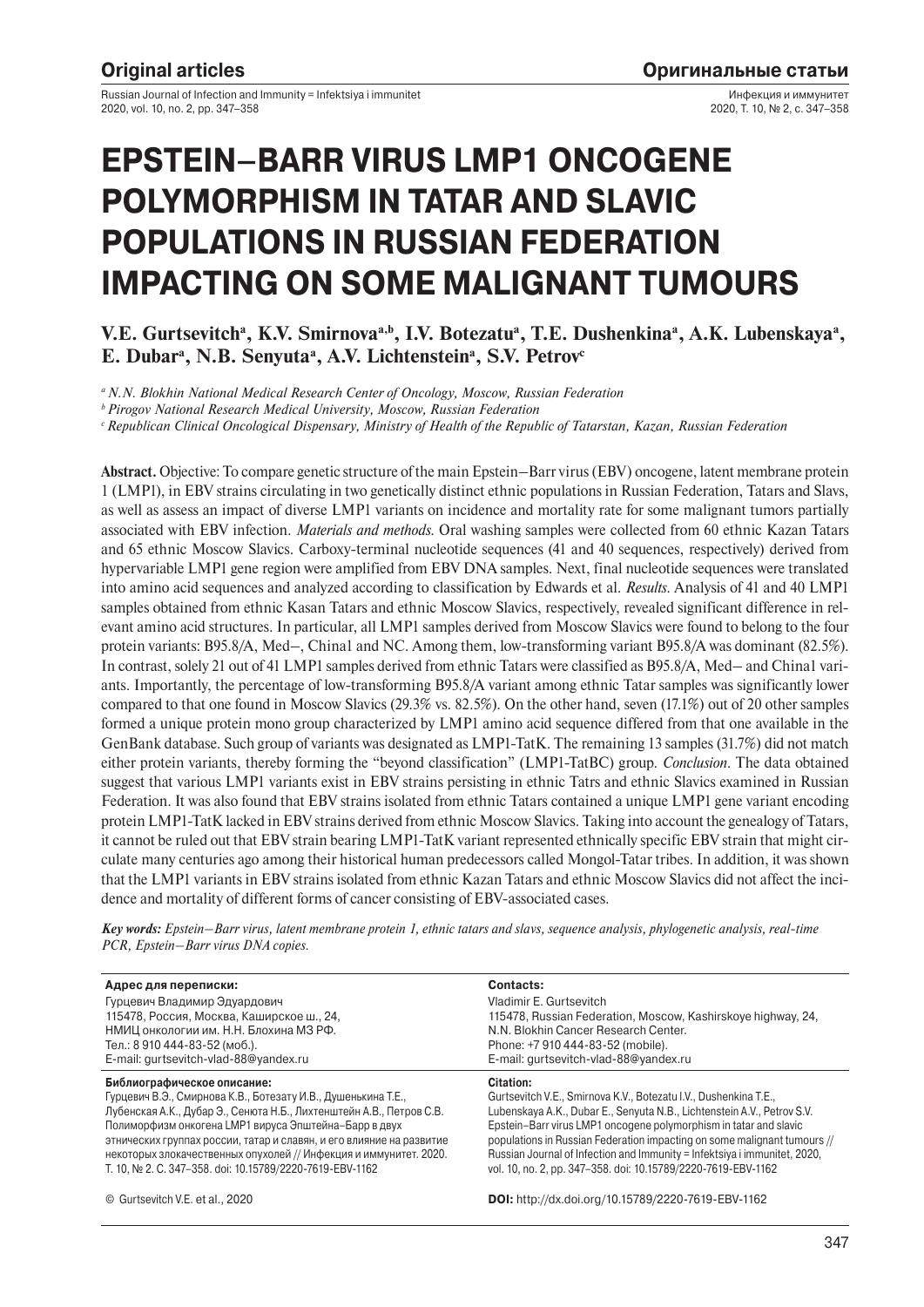# **ПОЛИМОРФИЗМ ОНКОГЕНА LMP1 ВИРУСА ЭПШТЕЙНА–БАРР В ДВУХ ЭТНИЧЕСКИХ ГРУППАХ РОССИИ, ТАТАР И СЛАВЯН, И ЕГО ВЛИЯНИЕ НА РАЗВИТИЕ НЕКОТОРЫХ ЗЛОКАЧЕСТВЕННЫХ ОПУХОЛЕЙ**

**Гурцевич В.Э.1 , Смирнова К.В.1,2, Ботезату И.В.1 , Душенькина Т.Е.1 , Лубенская А.К.1 , Дубар Э.1 , Сенюта Н.Б.1 , Лихтенштейн А.В.1 , Петров С.В.3**

*1 ФГБУ Национальный медицинский исследовательский центр онкологии им. Н.Н. Блохина МЗ РФ, Москва, Россия*

*2 Национальный медицинский университет им. Пирогова МЗ РФ, Москва, Россия*

*3 Республиканский клинический онкологический диспансера МЗ Республики Татарстан, г. Казань, Россия*

**Резюме.** Цель работы: выяснить, отличается ли генетическая структура основного онкогена вируса Эпштейна–Барр (ВЭБ), латентного мембранного белка 1 (LMP1), у штаммов ВЭБ, циркулирующих в двух российских генетически разных популяциях, этнических татар и этнических славян, и каково влияние различных вариантов LMP1 в этих популяциях на уровень злокачественных патологий, часть которых ассоциирована с ВЭБ. *Материалы и методы.* Смывы полости рта были получены от 60 этнических казанских татар и 65 этнических московских славян. Сорок одна и сорок (соответственно) С-концевых нуклеотидных последовательностей наиболее вариабельной части LMP1 были амплифицированы из образцов ДНК ВЭБ, экстрагированных из соответствующих смывов. Нуклеотидные последовательности были переведены в аминокислотные последовательности и классифицированы в соответствии с классификацией Edwards и соавт. *Результаты.* Анализ 41 образца LMP1, полученного от этнических татар, и 40 LMP1 образцов, полученных от этнических славян, выявил существенные различия в структуре их аминокислот. Все образцы LMP1 московского происхождения принадлежали к четырем белковым вариантам, B95.8/A, Med–, China1 и NC. Среди них вариант с низким уровнем трансформации, B95.8/A, был доминирующим (82,5%). Из 41 образца LMP1 татарского происхождения только 21 был классифицирован как B95.8/A, Med– и China1 варианты. Процентное содержание низко трансформирующего варианта B95.8/A среди казанских татар было значительно ниже, чем у московских славян (29,3% против 82,5%). Из других 20 образцов семь (17,1%) образовали уникальную моногруппу белков с аминокислотной структурой последовательностей LMP1, отличной от имеющейся в GenBank. Эта группа вариантов была обозначена как LMP1-TatK. Остальные 13 образцов LMP1 (31,7%) не соответствовали ни одному из вариантов в вышеуказанной классификации, формируя, таким образом, группу «вне классификации» (LMP1-TatBC). *Заключение.* Полученные данные указывают на разнообразие вариантов LMP1 в штаммах ВЭБ, персистирующих у этнических татар и славян. Также было обнаружено, что штаммы ВЭБ татарского происхождения содержат уникальный вариант гена LMP1, кодирующий онкобелок LMP1-TatK, который отсутствует в штаммах ВЭБ славянского происхождения. Принимая во внимание генеалогию татар, нельзя исключить, что штамм ВЭБ, кодирующий вариант LMP1-TatK, является этнически специфическим штаммом, который, возможно, циркулировал среди их исторических предшественников, монголо-татарских племен, много веков назад. Было также показано, что варианты LMP1 в штаммах ВЭБ татарского и славянского происхождения не оказывают какого-либо влияния на показатели заболеваемости опухолями и смертности от них, которые включают и случаи, ассоциированные с этим вирусом.

*Ключевые слова: вирус Эпштейна–Барр, латентный мембранный белок 1, этнические татары и славяне, анализ последовательности, филогенетический анализ, ПЦР в реальном времени, копии ДНК вируса Эпштейна–Барр.*

# Introduction

Epstein–Barr virus (EBV; Human herpesvirus 4) is a double-stranded DNA virus with a genome size of about 170 kb, belonging to the Herpesviridae family, Gammaherpesvirinae subfamily and Lymphocryptovirus genus. EBV is estimated to infect up to 95% of the global adult population over their lifetime [11]. Infection with the virus usually occurs when someone comes into contact with the saliva of an infected person, but can also occur through blood transfusion and organ transplantation from infected individuals [19, 40]. In early childhood, infection with the virus is usually asymptomatic; however, infection of young people who have not previously encountered the virus can lead to the development of infectious mononucleosis [14].

In a healthy person, B lymphocytes (mainly memory B cells) and epithelial cells are the main targets of the virus. EBV primarily infects epithelial cells of the mucous membrane that lines the nasopharynx and lymphoid formations surrounding the entrance to the respiratory and digestive tracts (Valdeyer's ring, consisting of the tonsils and adenoids) [43]. Cells that are infected with the virus, other than B lymphocytes, can also determine the development and pathogenesis of a number of EBV-associated pathologies [45]. Through the Valdeyer's ring, the virus enters the peripheral blood and infects memory B cells, in which EBV persists for life [29]. There is no expression of latent proteins in these cells, as only non-translated RNAs are transcribed from episomal viral DNA. The recognition of a "related" antigen by the receptor on memory B cells induces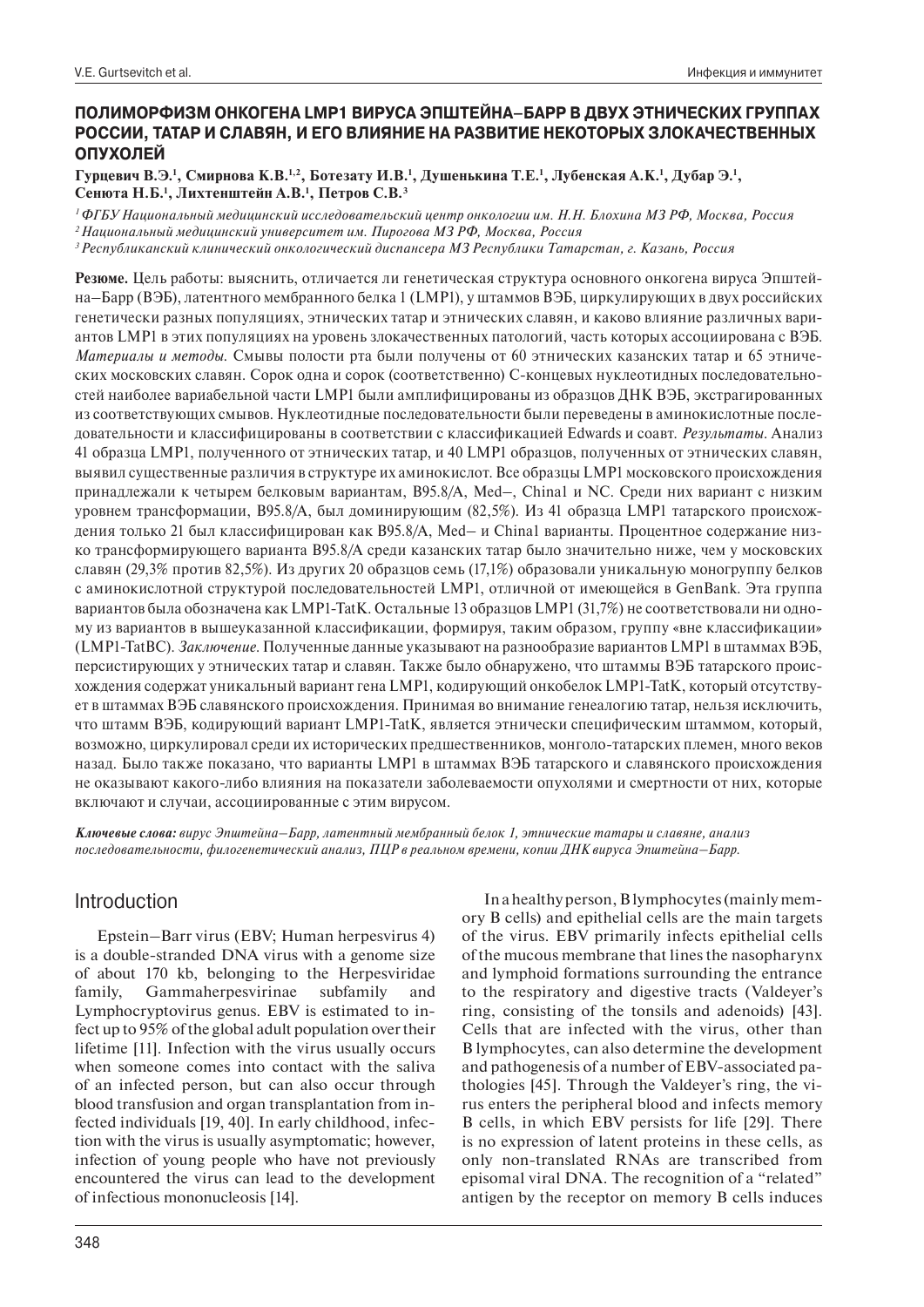reactivation of EBV in the cell pool, and the differentiation of plasma cells leads to the development of a lytic infectious virus. In the bloodstream, the virus is implanted by circulating memory B cells into all parts of the peripheral lymphoid system, and then returns to the oral cavity through the lymphoid ring. In this case, the number of infected memory B cells in the population of lymphoid elements of the Valdeier's ring and the peripheral blood are similar, according to Laichalk et al. For every 10 million B cells in the lymphoid formations of the Valdeyer's ring and peripheral blood, the number of infected memory B cells averages 175 and 110, respectively, although only 1% of infected B cells are in the peripheral blood [7]. In an infected person, the virus avoids recognition by the immune system. This is due to the expression of a limited number of viral genes in memory B cells, as well as interruption of the mechanism of viral antigen expression on the surface of these cells [38]. In the body of a healthy person, the virus is under strict immunological control [37]. Weakening of the immune system for various reasons allows the virus to actively multiply, and the restoration of immunocompetence suppresses the replication of the virus, reducing it back to the background level.

Being a ubiquitous virus, EBV is able to simultaneously initiate a number of benign and malignant pathologies. Benign neoplasms are the infectious mononucleosis mentioned above and hairy leukoplakia of the oral cavity. The malignant neoplasms include Burkitt's lymphoma, nasopharyngeal carcinoma, certain histological variants of classical Hodgkin's lymphoma, a number of non-Hodgkin's lymphomas and certain variants of stomach cancer, among others [42, 45].

Numerous studies have shown that one of the latent EBV infection genes, latent membrane protein 1 (LMP1), which encodes the oncoprotein LMP1, plays an active role in the development of EBV-associated pathologies. This protein has the ability to stimulate cell growth, inhibit apoptosis in various cells types [27, 34] and induce tumours in transgenic mice [28]. LMP1 reduces the immunogenicity of viral proteins and enhances their signalling activity [8, 23]. Studies have shown that nucleotide substitutions in LMP1 sequences are usually located in regions that regulate transcription or translation [16, 25].

The LMP1 protein consists of 386 amino acids that affect functional activity, immunogenicity, halflife and the transforming potential, which can vary significantly in viral isolates [42]. Unlike the prototype variant LMP1-B95.8 of American origin, LMP1 "Cao" (LMP1-Cao), of Chinese origin with high tumourigenic activity, contains a characteristic 10-member deletion (30 bp) in the C-terminal domain, adjacent to the CTAR2 region, as well as three 11-amino acid repeats, numerous point mutations [13, 24].

Of the three LMP1 domains identified, the C-terminal domain is the most studied [31]. Analysis of this domain in different geographic regions allowed Edwards et al. in 1999 to propose a widely used classification, according to which all studied LMP1 samples were subdivided into variants that differed with respect to their key amino acid substitutions compared to the prototypic LMP1-B95.8 variant [15]. In this classification system, LMP1 variants are named according to their geographic origin. However, the above classification of LMP1 was created for EBV strains circulating among a population inhabiting of a limited number of territories, thus it is unclear whether it can be applied for the analysis of LMP1 from other geographic regions [17, 36]. Unfortunately, a classification uniting all possible variants of the gene has not yet been suggested, and it would be very difficult to achieve. It is known that the genetic structure of the population, environmental hazards and the spectrum of EBV-associated diseases in different regions can differ significantly, and it cannot be ruled out that LMP1 variants for each population will contain unique structural changes that are not related to the proposed classification.

The goal of this study was to find out whether EBV strains spread in representatives of two Russian ethnic groups, Volga Tatars and Moscow Slavs, differ in their EBV LMP1 oncogene structure, and influence LMP1 variants onto the incidence of some tumors in above ethnic groups, part of which are EBVassociated.

# Materials and methods

*Sampling.* Throat washing samples were collected from 65 ethnic Slavs and 60 ethnic Tatars. The latter were students at the Kazan State Medical University (KSMU), no less than third generation Tatars. This group consisted of 15 males and 45 females, with an average age of 21.5 years old. Similar washing samples were obtained from ethnic Slavs (21 males and 19 females) with an average age of 47.5 years old. This group consisted of Moscow city residents, who were no less than third generation Russian Slavs. Each throat washing sample was a cell suspension obtained from each person after rinsing their mouth with 15 ml of sterile PBS for 30 seconds. Washing samples were collected in hermetically sealed plastic vials and stored at +4°C before the study. The Ethics Committee of the FSBI "N.N. Blokhin National Medical Research Center of Oncology" approved this study, which included randomly selected individuals in Moscow city and the R. Tatarstan who had given their informed consent.

*Extraction and amplification of the LMP1 gene.*  DNA from the throat washing samples was isolated by phenol-chloroform deproteinisation. The presence of viral DNA in the isolated samples was evaluated by real-time PCR, as described previously [20].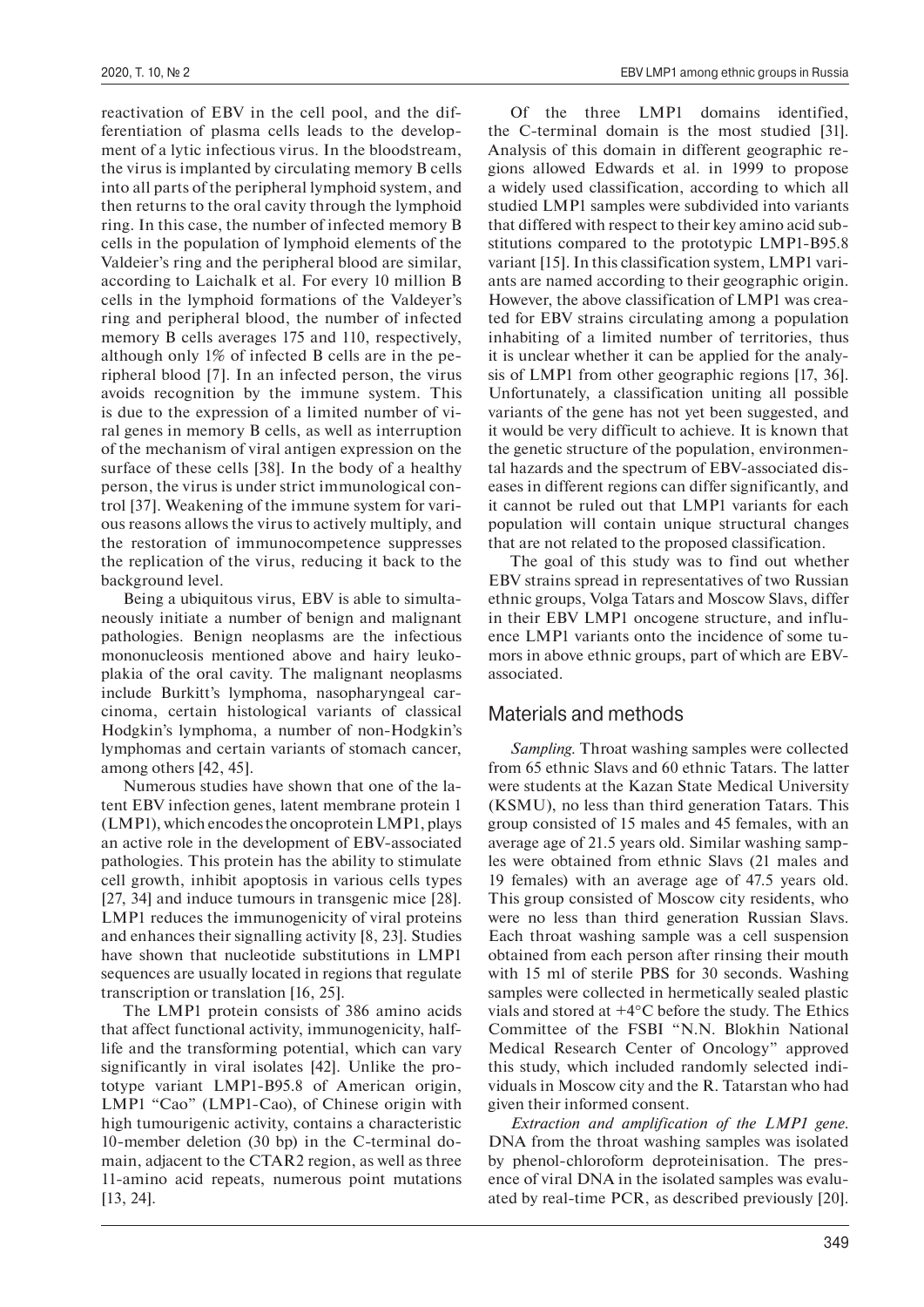Amplification of LMP1 was carried out in two stages with the corresponding external and internal primers, according to a previously described technique [22]. Each PCR product was purified using a minicolumn (Qiagen, Germany) according to the manufacturer's instructions. Approximately 100–200 ng of PCR product was used for each reaction, and the DNA concentration was assessed visually in an agarose gel. As a positive control, 100 ng of DNA isolated from the B95–8 cell line was used. Each sample was analysed in duplicate. Negative water blanks were included in every analysis.

*Sequencing of LMP1 PCR products.* LMP1 amplicons were sequenced in both directions. DNA sequencing was performed by means of a panel of ABI PRISM BigDye Terminator v3.1 reagents (Thermo Fisher Scientific, USA), with subsequent analysis of the reaction products on an automatic DNA sequencer (ABI PRISM 3100-Avant, Thermo Fisher Scientific, USA). Data processing was carried out using Vector NTI software (Thermo Fisher Scientific, USA).

*LMP1 classification.* The nucleotide sequences of LMP1 samples amplified from DNA extracted from throat washing samples and translated into amino acid sequences were classified according to the presence of mutations resulting in amino acid substitutions, deletions and duplications in the primary protein structure. The LMP1 variants were determined according to the Edwards et al. classification published in 1999. In this classification, the name of LMP1 variants reflected their geographic origin: Alaskan (Ala), China1 (Ch1), China2 (Ch2), China3 (Ch3), Mediterranean-plus (Med+), Mediterraneanminus (Med–), and North Carolina (NC). The variant LMP1-China1 has been reported to be an analogue of the highly tumourigenic variant LMP1-Cao [15, 33].

*Quantitative determination of viral DNA.*  The number of copies of viral DNA in 1 ml of throat washing sample was determined by real-time PCR. To construct the calibration curves, the DNA of diploid Namalwa cells containing two integrated viral genomes was used. This was based on the ratio of 3.3 pg of genomic DNA per copy of viral DNA [30]. For real-time PCR, primers for the 76-bp fragment in the BamHI-W region of viral DNA (GenBank ID no. V01555) were used: sense primer W-44F (5'-CCCAACACTCCACCACACC-3'), antisense primer W-119R (5'-TCTTAGGAGCTGTCCGA GGG-3'); fluorescent probe W-67T (5'-FAM-CAC ACACTACA-CACACCCACCCGTCTC-RTQ1) [32]. The DNA extracted from throat washings can be used as a template for PCR when the unique K-RAS gene is used as a control, as described previously [9]. The reaction was conducted in 96-well plates on a CFX96 device (Bio-Rad Laboratories, USA). The 50-μl reaction mixture (Synthol, Russia) contained 0.3 μM of each of the primers, 25 nM

of the fluorescent probe,  $4 \text{ mM of } MgCl_2$  200 mM of each dNTP, 1 unit of Taq polymerase, 10 μl of DNA solution in 10 mM Tris-HCl buffer (pH 8.0) and 1 mM EDTA (corresponding to 50 μl of wash sample). Each analysis included two negative controls that did not contain DNA. The PCR conditions were denaturation for 5 min at 95°C, followed by 40 cycles at 95°C for 15 s then at 56.5°C for 30 s. The real-time PCR was analysed using CFX Manager software (BioRad).

*Phylogenetic analysis.* To analyse the phylogenetic relationship among ethnic Tartar EBV isolates, the LMP1 C-terminus sequences were compiled. All sequences were aligned, and the distances between each sample were calculated with the ClustalW program using the Kimura two-parameter model. A phylogenetic tree was constructed from these matrices by the neighbour-joining method using MEGA software. The main LMP1 EBV variants (Alaskan, NC, B95.8/A, Med–, China1, China2) available in GenBank were used for phylogenetic comparison.

*Statistical analysis.* Standardized rates (SR) for the incidence and mortality and their standard errors (SE) in 2015–2017 years for some malignant tumours among which EBV-associated cases are diagnosed in Moscow and the R. Tatarstan, were obtained from the publication "Malignant neoplasms in Russia in 2015–2017 (incidence and mortality)", Eds.: А.D. Kaprin, V.V. Starinskiy, G.V. Petrova; Moscow, 2018; Mean values of SR for incidence and mortality and their SE in 2015–2017 for both sexes were analysed. 95% confidence intervals (CI) for SR were calculated as SR±1.96 SE. Absence of overlapping of CI for Moscow and the R. Tatarstan proves statistically significant difference between  $SR$  at  $P =$ 0.05 level, the overlapping of CI shows that the difference is not significant.

# Results

The multinational population of the Russian Federation is known to consist of numerous ancient ethnic groups that have preserved their own culture and customs, and have occupied certain regions of the country for centuries. Therefore, it was important to perform a comparative analysis of the LMP1 oncogene structure of EBV strains persisting in these groups (which we assume have been transmitted from generation to generation since historical times) and to clarify the effect of these strains on the incidence of tumours of certain localizations due to the cases associated with the virus included in these tumours.

Tatars represent one such ethnic group, the second largest one in the Russian Federation after Slavic people (fig. 1, A and B). Representatives of Slavic nation are dominant in Moscow (91.5%), while Tatars occupy only the third position (1.38%) after Ukrainians (1.42%; fig. 1A). In the R. Tatarstan,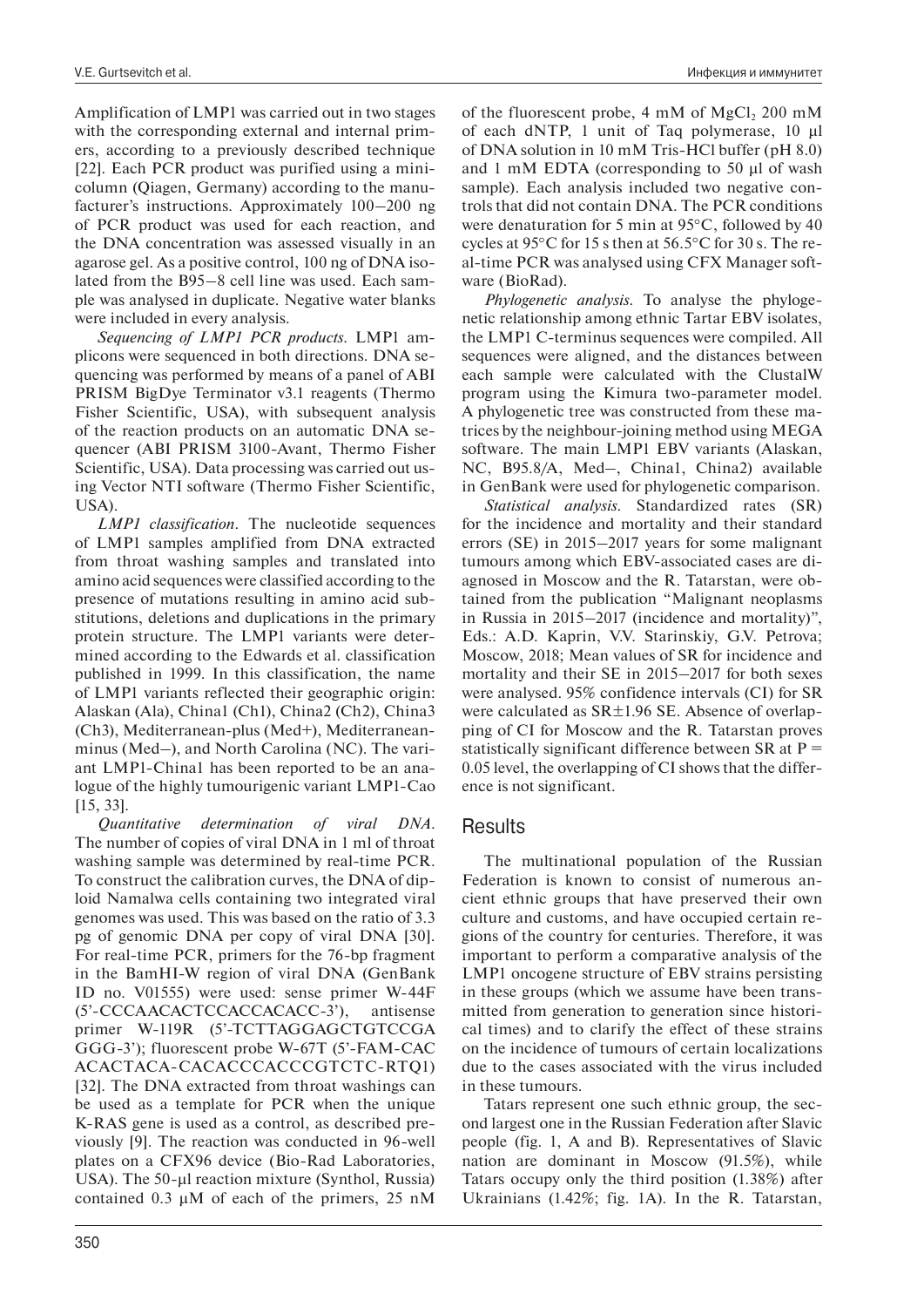

**Figure 1. Leading ethnic nations in Moscow city (A) and the Republic of Tatarstan (B)**

the Tatar population is slightly higher than the Slavic population (53.2% vs. 39.7%, respectively), and significantly exceeds the third ethnic nation, Chuvash (3.1%; fig. 1B).

## **LMP1 polymorphism**

The investigation of LMP1 in the EBV strains circulating among ethnic Tatars was carried out by studying the throat washings from students of the KSMU, representatives of all administrative territories of the R. Tatarstan (tabl. 1). Analysis of the nucleotide and translated amino acid sequences of the 41 LMP1 amplicons obtained from 60 samples revealed significant polymorphism. According to the Edwards et al. classification [21] of the 41 sequences only 21 could be classified. Of these, 12 sequences corresponded to B95.8/A (29.3%, 12/41) variant,  $6$ to Med–  $(14.6\%)$  and  $3$  – to Chinal  $(7.3\%)$  variants. LMP1 sequences homologous to Alaskan, Med+, Chinа2, China3 and NC variants were not detected. Among the other 20 LMP1 sequences that did not correspond to any variants of the above classification, seven (17.1%) formed a mono group consisting of sequences which differed not only from the sequences of Moscow Slavs, but also from sequences of other Kazan Tatars. This group was designated as LMP1-TatK. The remaining 13 unclassifiable Tatar sequences (31.7%) formed a group that was designated as LMP1 outside the classification (LMP1- TatBC). In contrast to the low percentage of the lowtransforming variant LMP1-B95.8 found in the Tatar group, this variant was dominant among the representatives of the Slavs (82.5% and 29.3%, respectively). Among representatives of the Moscow Slavs, the percentage of LMP1-Med-variant was lower than in the Kazan Tatars (2.5% vs. 14.6%, respectively); however, the difference between these values was not statistically significant. The percentage of LMP1China1 variant was practically identical in both ethnic groups (7.5% vs. 7.3%, respectively) (tabl. 1).

## **LMP1 sequence analysis**

Analysis LMP1 samples of Tatar origin showed that many of them contained so-called Caoassociated mutations (tabl. 2). One such mutation, a deletion of 5 aa (276–280) observed in 16 samples

| Table 1. Polymorphism of LMP1 in the EBV strains circulating among Moscow Slavs and Kazan Tatar |  |  |  |
|-------------------------------------------------------------------------------------------------|--|--|--|
|-------------------------------------------------------------------------------------------------|--|--|--|

| <b>Number</b><br>of examined | <b>Number</b><br>of amplified | LMP1 variants according to the<br>Edwards et al. classification*<br>Total: 21 (51.2%) |                    |                            |                   | <b>LMP1</b> variants outside the Edwards et al.<br>classification<br>Total: 20 (48.8%) |                                          |
|------------------------------|-------------------------------|---------------------------------------------------------------------------------------|--------------------|----------------------------|-------------------|----------------------------------------------------------------------------------------|------------------------------------------|
| <b>individuals</b>           | <b>LMP1</b> samples           | <b>B95.8/A</b>                                                                        | $Med-$             | China1                     | <b>NC</b>         | <b>Beyond Edwards'</b><br>et al. classification<br>(TatBC)                             | Unique to the<br>ethnic Tatars<br>(TatK) |
|                              |                               |                                                                                       |                    | <b>Ethnic Moscow Slavs</b> |                   |                                                                                        |                                          |
| 65                           | 40<br>$(100\%)$               | 33/40<br>(82.5%)                                                                      | 1/40<br>$(2.5\%)$  | 3/40<br>$(7.5\%)$          | 3/40<br>$(7.5\%)$ | 0/40<br>$(0\%)$                                                                        | 0/40<br>$(0\%)$                          |
|                              |                               |                                                                                       |                    | Ethnic Kazan Tatars        |                   |                                                                                        |                                          |
| 60                           | 41<br>(69.5%)                 | 12/41<br>(29.3%)                                                                      | 6/41<br>$(14.6\%)$ | 3/41<br>(7.3%)             | $(0\%)$           | 13/41<br>(31.7%)                                                                       | 7/41<br>$(17,1\%)$                       |

\* Edwards et al. 1999 (20)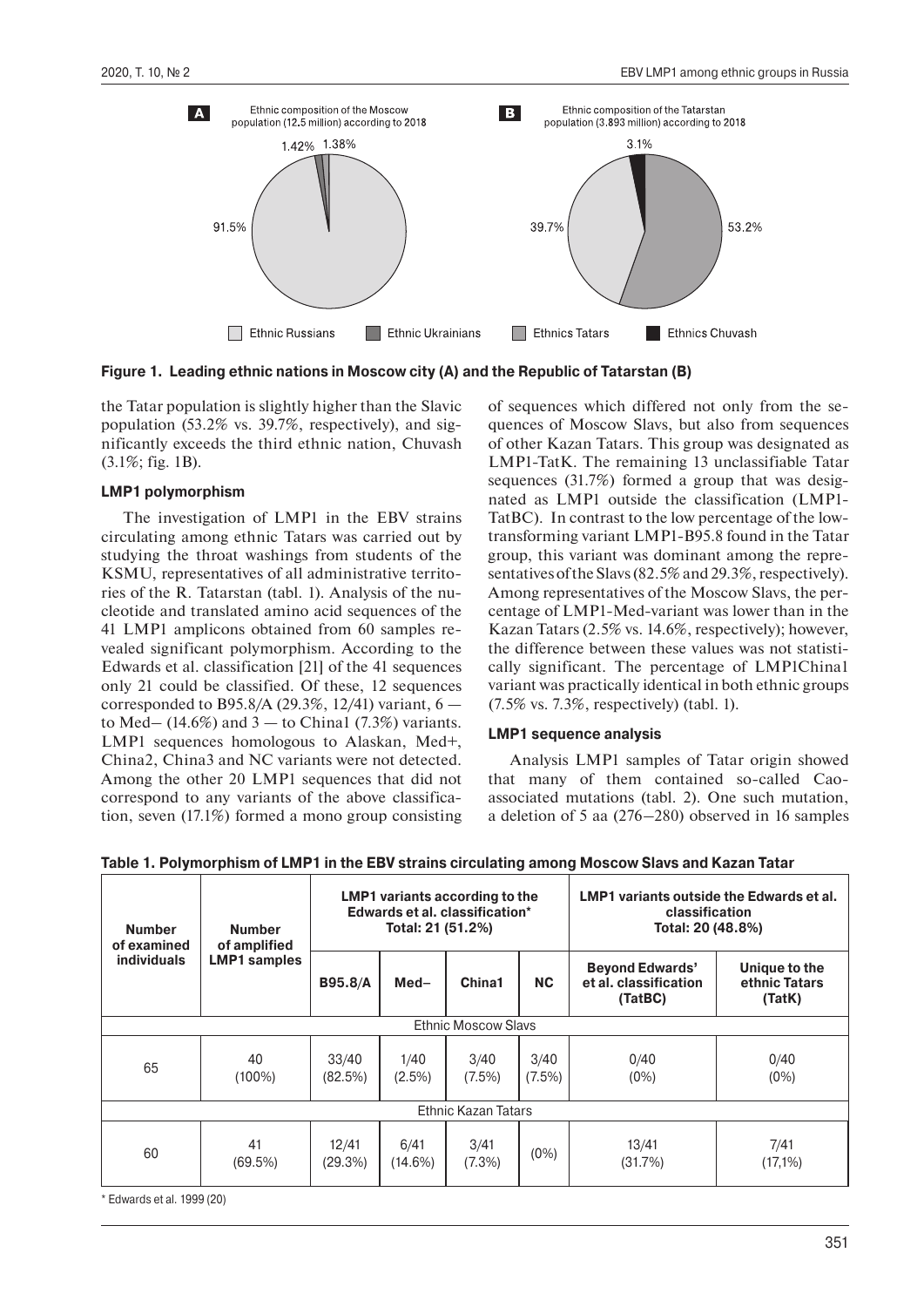| LMP1<br>variants | <b>Mutations in CTAR</b><br>and other regions |                             |                                  | Cao-associated<br><b>LMP1 mutations</b> |                                      |                                 | <b>LMP1</b> mutations unique<br>to the ethnic Tatars |                                |                            |
|------------------|-----------------------------------------------|-----------------------------|----------------------------------|-----------------------------------------|--------------------------------------|---------------------------------|------------------------------------------------------|--------------------------------|----------------------------|
|                  | Q322N                                         | <b>CTAR1</b><br>$191 - 232$ | CTAR <sub>2</sub><br>$351 - 386$ | <b>CTAR3</b><br>$275 - 330$             | <b>Deletion</b><br>276-280           | <b>Insertion</b><br>$302 - 303$ | <b>Deletion</b><br>$346 - 355$                       | <b>Deletion</b><br>$312 - 316$ | <b>Deletion</b><br>382-386 |
|                  |                                               |                             |                                  |                                         | LMP1-B95.8 & LMP1-Cao variants       |                                 |                                                      |                                |                            |
| <b>B95.8</b>     |                                               |                             | —                                |                                         |                                      |                                 | $\overline{\phantom{0}}$                             |                                |                            |
| Cao              | Q322N                                         | G212S                       | S366T                            | 276-280                                 | 5aa                                  | $(11aa \times 3)$               | 10 <sub>aa</sub>                                     |                                |                            |
|                  |                                               |                             |                                  |                                         | <b>LMP1-Tat<sup>k</sup> variants</b> |                                 |                                                      |                                |                            |
| $T-2$            |                                               | $\qquad \qquad$             | $\overline{\phantom{0}}$         | 276-280                                 | 5aa.                                 | $11$ aa x $3$                   |                                                      | 5aa                            | 5aa                        |
| $T-4$            |                                               | S229T                       | $\overline{\phantom{0}}$         | $276 - 280$                             | 5aa                                  | $11$ aa x $3$                   |                                                      | 5aa                            | 5aa                        |
| T-5              |                                               | S229T                       | S366T                            | 276-280                                 | 5aa                                  | $11$ aa x $3$                   | $\overline{\phantom{0}}$                             | 5aa                            | 5aa                        |
| $T-6$            |                                               | S229T                       | $\overline{\phantom{0}}$         | 276-280                                 | 5aa                                  | $11$ aa x $3$                   |                                                      | 5aa                            | 5aa                        |
| $T-33$           |                                               | S229T                       | S366A                            |                                         |                                      | $11$ aa x $3$                   |                                                      | 5aa                            | 5aa                        |
| $T-44$           | $\overline{\phantom{0}}$                      | $\qquad \qquad$             | S366T                            | 276-280                                 | 5aa                                  | $11$ aa x $3$                   | -                                                    | 5aa                            | 5aa                        |
| $T-45$           | Q334R                                         | S229T                       |                                  |                                         |                                      |                                 |                                                      | 5aa                            | 5aa                        |

| Table 2. C-terminal domain mutations in the LMP1-Tat <sup>k</sup> variants in comparison with low (LMP1-B95.8) and |
|--------------------------------------------------------------------------------------------------------------------|
| highly transforming (LMP1-Cao) LMP1 variants                                                                       |

(39.0%), belongs to the CTAR-3 region of the LMP1. This region is required for activation of the Jak3/ STAT signalling pathway, and is located between the CTAR-1 and CTAR-2 carboxy-terminal LMP1 regions. In 22 samples (53.7%), rare LMP1 insertions of 33 aa (302–303) were detected, which were found to be located within the same CTAR-3 region. Single point mutations that do not occur in known LMP1 variants were also identified. Among them, a mutation in codon 252 (G  $\rightarrow$  A) was detected in seven samples (17.1%). This mutation is within the CTAR-2 region, which is the region that recruits the TNFRassociated death domain protein (TRADD) and the so-called receptor-interacting protein (RIP). In six samples (14.6%), LMP1 mutations were found in codon 317 ( $D \rightarrow E$ ) within the CTAR-3 region, as well as in codon 229 (S  $\rightarrow$  T) in five samples (12.2%). The latter substitution is located in the CTAR-1 region, which actively interacts with TNFR proteins (TRAF1, 2 and 5). It can be assumed that the detected mutations may change the intracellular activity profile of a number of signalling pathways, as well as their biological activity. Sequence analysis of LMP1 samples from representatives of Slav group showed a similar result, which is not surprising, given that mutual enrichment of gene pools, as well as the exchange of EBV strains, between the Slavic and Tatar populations took place over the centuries.

However, particular interest are the seven LMP1- TatK samples of Tatar origin, which are structurally different not only from the other LMP1 samples of Tatar origin and those of Slav origin, but also from LMP1 samples of healthy people and patients with head and neck tumours from different regions of Russia [41]. This group of samples was characterized by the combined content of 5-amino acid deletions in codons 312–316 and 382–386, which were

absent in all other LMP1 samples that we have analysed so far (tabl. 2). Given the genealogy of the ethnic Tatars studied (at least the third generation) it can be assumed that the LMP1-TatK variant probably represents an evolutionarily ancient strain of the virus.

## **Amino acid repeats and insertions**

A number of studies have shown that the C-terminal LMP1 domain contains a different number of repeats consisting of 11 aa (PQDPDNTDDMG), localised between aa 253 and 306. The prototype variant LMP1-B95.8 contains four such repeats and two inserts consisting of 5 aa (PHDPL), one of which is located between the second and third repeats (275– 279), and the second after the last repeat (302–306). Box 5 aa is a JAK3 motif within the CTAR3 domain (aa 275–330), which presumably participates in the JACK3/STAT signalling pathway [31, 33]. To characterise LMP1 of ethnic Tatars, the C-terminal domains were analysed for repeats and insertions (fig. 2). Forty-one samples denoted by the letter T were studied. A structure of 11-aa repeats and 5-aa inserts, similar to the prototype strain LMP1-B95.8, was found for 16 samples. Seven 11-aa repeats were observed in 21 samples, 13 of which lacked the 5-aa insert between the second and third repeats, as present in the prototype variant LMP1-B95.8. In addition, point mutations ( $D \rightarrow G$ ) were detected in 17 samples in the region of 11-aa repeats. Similar mutations were found in patients with nasopharyngeal carcinoma, who were residents of the North Caucasus of Russia [41]. The findings suggest that EBV isolates from ethnic Tatars contain LMP1 variants which possess both a B95.8-like structure of repeating elements and a structure characteristic of LMP1 variants of African and Japanese origin [26]. However, unlike EBV isolates of Japanese origin,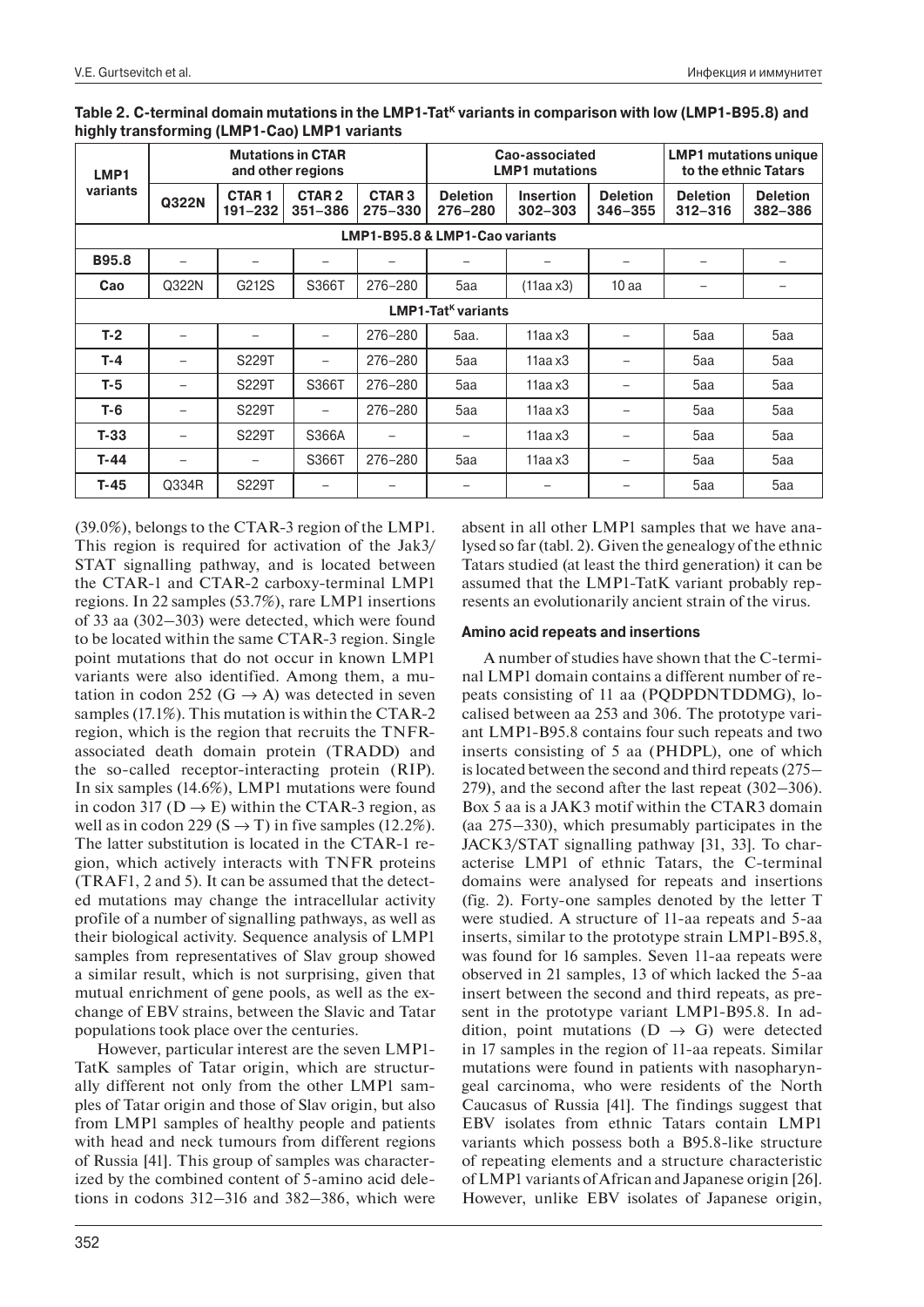|              | 253aa                                                                                                                                     | 306aa                                                                                                                |
|--------------|-------------------------------------------------------------------------------------------------------------------------------------------|----------------------------------------------------------------------------------------------------------------------|
|              |                                                                                                                                           |                                                                                                                      |
| <b>B95.8</b> |                                                                                                                                           | PODPDNTDDNG PODPDNTDDNG PHDPL PODPDNTDDNG PODPDNTDDNG PHDPL                                                          |
| $T - 1$      |                                                                                                                                           | PQDPDNTDDNG PQDPDNTDDNG PHDPL PQDPDNTDDNG PQDPDNTDDNG PQDPDNTDDNG PQDPDNTDDNG PQDPDNTDDNG PHDPL                      |
| $T - 2$      |                                                                                                                                           | PQDPDNTDDNG PQDPDNTDDNG PQDPDNTDDNG PQDPDNTDDNG PQDPDNTDDNG PQDPDNTDDNG PQDPDNTDDNG PHDPL                            |
| $T - 3$      |                                                                                                                                           | PODPDNTDDNG PODPDNTDDNG PHDPL PODPDNTDDNG PODPDNTDDNG PODPDNTDDNG PODPHNTDDNG PODPDNTDDNG PHDPL                      |
|              |                                                                                                                                           |                                                                                                                      |
| $T - 4$      |                                                                                                                                           | PQDPDNTDDNG PQGPDNTDDNG PQDPDNTDDNG PQDPDNTTDNG PQDPDNTDDNG PQDPDNTDDNG PQDPDNTDDNG PHDPL                            |
| $T - 5$      |                                                                                                                                           | PQDPDNTDDNG PQGPDNTDDNG PQDPDNTDDNG PQDPDNTDDNG PQDPDNTDDNG PQDPDNTDDNG PQDPDNTDDNG <b>PHDPL</b>                     |
| $T - 6$      |                                                                                                                                           | PODPDNTDDNG POGPDNTDDNG PODPDNTDDNG PODPDNTTDNG PODPDNTDDNG PODPDNTDDNG PODPDNTDDNG <b>PHDPL</b>                     |
| $T - 9$      |                                                                                                                                           | PQDPDNTDDNG PQDPDNTDDNG PHDPL PQDPDNTDDNG PQGPDNTDDNG PHDPL                                                          |
| $T - 10$     |                                                                                                                                           | PQDPDNTDDNG PQDPDNTDDNG PQDPDNTDDNG PQDPDNTDDNG PQDPDNTDDNG PQDPDNTDDNG PQDPDNTDDNG PHDPL                            |
| $T - 11$     |                                                                                                                                           | PQDPDNTDDNG PQDPDNTDDNG PHDPL PQDPDNTDDNG PQDPDNTDDNG PHDPL                                                          |
|              |                                                                                                                                           | T-13 PODPDNTDDNG PODPDNTDDNG PHDPL PODPDNTDDNG POGPDNTDDNG PHDPL                                                     |
|              |                                                                                                                                           | T - 14 PQDPDNTDDNG PQDPDNTDDNG PQDPDNTDDNG PQDPDNTDDNG PQDPDNTDDNG PQDPDNTDDNG PQDPDNTDDNG <b>PHDPL</b>              |
|              |                                                                                                                                           | T-15 PQDPDNTDDNG PQGPDNTDDNG PQDPDNTDDNG PQGPDNTTDNG PHDPL                                                           |
|              |                                                                                                                                           | T-16 PODPDNTDDNG PODPDNTDDNG PHDPL PODPDNTDDNG PODPDNTDDNG PHDPL                                                     |
|              |                                                                                                                                           | T – 18 PQDPDNTDDNG PQDPDNTDDNG <b>PHDPL</b> PQDPDNTDDNG PQDPDNTDDNG PQDPDNTDDNG PQDPDNTDDNG PQDPDNTDDNG <b>PHDPL</b> |
|              |                                                                                                                                           | T - 19 PQDPDNTDDNG PQDPDNTDDNG PQDPDNTDDNG PQDPDSLDDNG PQDPDNTDDNG PQDPHNTDDNG PQDPDNTDDNG PHDPL                     |
|              |                                                                                                                                           | T-20 PQDPDNTDDNG PQGPDNTDDNG PHDPL PQDPDNTDDNG PQGPDNTDDNG PHDPL                                                     |
|              |                                                                                                                                           | T - 21 PQDPDNTDDNG PQDPDNTDDNG PHDPL PQDPDNTDDNG PQDPDNTDDNG PQDPDNTDDNG PQDPDNTDDNG PQDPDNTDDNG PHDPL               |
|              |                                                                                                                                           | T - 25 PQDPDNTDDNG PQDPDNTDDNG PHDPL PQDPDNTDDNG PQDPDNTTDNG PQDPDNTDDNG PQDPDNTDDNG PQDPDNTDDNG PHDPL               |
|              |                                                                                                                                           | T-27 PQDPDNTDDNG PQGPDNTDDNG PHDPL PQGPDNTDDNG PQGPDNTDDNG PHDPL                                                     |
|              |                                                                                                                                           | T-28 PQDPDNTDDNG PQGPDNTDDNG PHDPL PQDPDNTDDNG PQGPDNTDDNG PQDPDNTDDNG PQDPDNTDDNG PHDPL                             |
|              | T-29 PQDPDNTDDNG PQDPDNTDDNG PQDPDNTTDNG PHDPL                                                                                            |                                                                                                                      |
|              |                                                                                                                                           | T - 31 PQDPDNTDDNG PQGPDNTDDNG PQDPDNTDDNG PQDPDNTTDNG PQDPDNTDDNG PQDPDNTDDNG PQDPDNTDDNG PHDPL                     |
|              |                                                                                                                                           | T-32 PQDPDNTDDNG PQGPDNTDDNG PHDPL PQGPDNTDDNG PQGPDNTDDNG PHDPL                                                     |
|              |                                                                                                                                           | T-33 PODPDNTDDNG POGPDNTDDNG PHDPL POGPDNTDDNG PODPDNTTDNG PODPDNTDDNG PODPDNTDDNG PODPDNTDDNG PHDPL                 |
|              |                                                                                                                                           | T – 34 PODPDNTDDNG PODPDNTDDNG <b>PHDPL</b> PODPDNTDDNG POGPDNTTDNG PODPDNTDDNG PODPDNTDDNG PODPDNTDDNG <b>PHDPL</b> |
|              |                                                                                                                                           | T-35 PQDPDNTDDNG PQDPDNTDDNG PHDPL PQDPDNTDDNG PQDPDNTTDNG PHDPL                                                     |
|              |                                                                                                                                           | T-36 PQDPDNTDDNG PQGPDNTDDNG PHDPL PQDPDNTDDNG PQGPDNTDDNG PHDPL                                                     |
|              |                                                                                                                                           | T - 42 PQDPDNTDDNG PQDPDNTDDNG PHDPL PQDPDNTDDNG PQGPDNTTDNG PQDPDNTDDNG PQDPDNTDDNG PQDPDNTDDNG PHDPL               |
|              |                                                                                                                                           | T-43 PQDPDNTDDNG PQGPDNTDDNG PHDPL PQGPDNTDDNG PQDPDSTDDNG PHDPL                                                     |
|              |                                                                                                                                           | T - 44 PQDPDNTDDNG PQGPDNTDDNG PQDPDNTDDNG PQDPDNTDDNG PQDPDNTDDNG PQDPDNTDDNG PQDPDNTDDNG PHDPL                     |
|              |                                                                                                                                           | T-45 PQDPDNTDDNG PQDPDNTDDNG PHDPL PQDPDNTDDNG PQDPDNTDDNG PHDPL                                                     |
|              |                                                                                                                                           | T-46 PQDPDNTDDNG PQGPDNTDDNG PQGPDNTDDNG PQDPDNTDDNG PQDPDNTDDNG PQDPDNTDDNG PQDPDNTDDNG PHDPL                       |
|              |                                                                                                                                           | T-48 PODPDNTDDNG PODPDNTDDNG PHDPL PODPDNTDDNG PODPDNTTDNG PHDPL                                                     |
|              |                                                                                                                                           | T-49 PODPDNTDDNG PODPDNTDDNG PHDPL PODPDNTDDNG PODPDSTDDNG PHDPL                                                     |
|              |                                                                                                                                           | T-50 PQDPDNTDDNG PQGPDNTDDNG PQDPDNTDDNG PQDPDNTTDNG PQDPDNTDDNG PQDPDNTDDNG PQDPDNTDDNG PHDPL                       |
|              |                                                                                                                                           | T-52 PQDPDNTDDNG PQDPDNTDDNG PQDPDNTDDNG PQDPDNTDDNG PQDPDNTDDNG PHDPL                                               |
|              |                                                                                                                                           | T-53 PODPDNTDDNG PODPDNTDDNG PHDPL PODPDNTDDNG PODPDNTDDNG PODPDNTDDNG PODPDNTDDNG PODPDNTDDNG PHDPL                 |
|              |                                                                                                                                           | T-54 PQDPDNTDDNG PQDPDNTDDNG PQDPDNTDDNG PQDPDSLTDNG PQDPDNTDDNG PQDPDNTDDNG PQDPDNTDDNG PHDPL                       |
|              |                                                                                                                                           | T-56 PQDPDNTDDNG PQGPDNTDDNG PHDPL PQDPDNTDDNG PQDPDNTDDNG PHDPL                                                     |
|              |                                                                                                                                           | T-57 PODPDNTDDNG PODPDNTDDNG PHDPL POGPDNTDDNG PODPDNTDDNG PHDPL                                                     |
|              |                                                                                                                                           | T-58 PODPDNTDDNG POGPDNTDDNG PHDPL PODPDNTDDNG POGPDNTDDNG PHDPL                                                     |
|              | T - Number of throat flushing samples from ethnic Tatars;<br>PQDPDNTDDNG - 11 aa repeating elements;<br>PHDPL - 5 aa sequences insertion; |                                                                                                                      |

 $D \rightarrow G$  — point mutations in the region 11 aa

## **Figure 2. 11 aa repeats and 5 aa insertions in the C-terminal domain of LMP1 isolates from ethnic Tatars**

point mutations D→G in LMP1 were often encountered in isolates from Tatar and Slavic samples. The difference in the number of repeats and 5-aa insertions between repeats for the JAK3 motif could be explained by recombination events that arise during the process of viral replication [33]. However, others have hypothesised that the mutational changes are related to the geographical origin of EBV [26].

## **EBV concentration in throat washing samples**

From the literature and the results of own investigations, the saliva of even healthy individuals can contain EBV particles [12, 21]. In general, the concentration of viral particles in saliva is much higher than in peripheral blood. These particles, which are mixed with saliva, appear in the oral cavity as a result of EBV-induced lytic destruction of infected epithelial cells of the mucous membrane lining the nasopharynx and the Valdeier's lymphoid ring, in particular. In our study, the median number of EBV DNA copies in 15 ml of throat washing samples varied from 833 in the group of Moscow Slavs to 3538 in Tatar students from KSMU (tabl. 3). However, the median number of viral DNA copies per cell in identical volumes of throat washing samples was 0 in students and 0.01 in Moscow Slavs. The data obtained probably indicates moderate replication of the virus in the oral mucosa of individuals tested, as we detected less than 1 copy of the viral genome per cell in the cell suspension, which is in line with other studies [7, 10].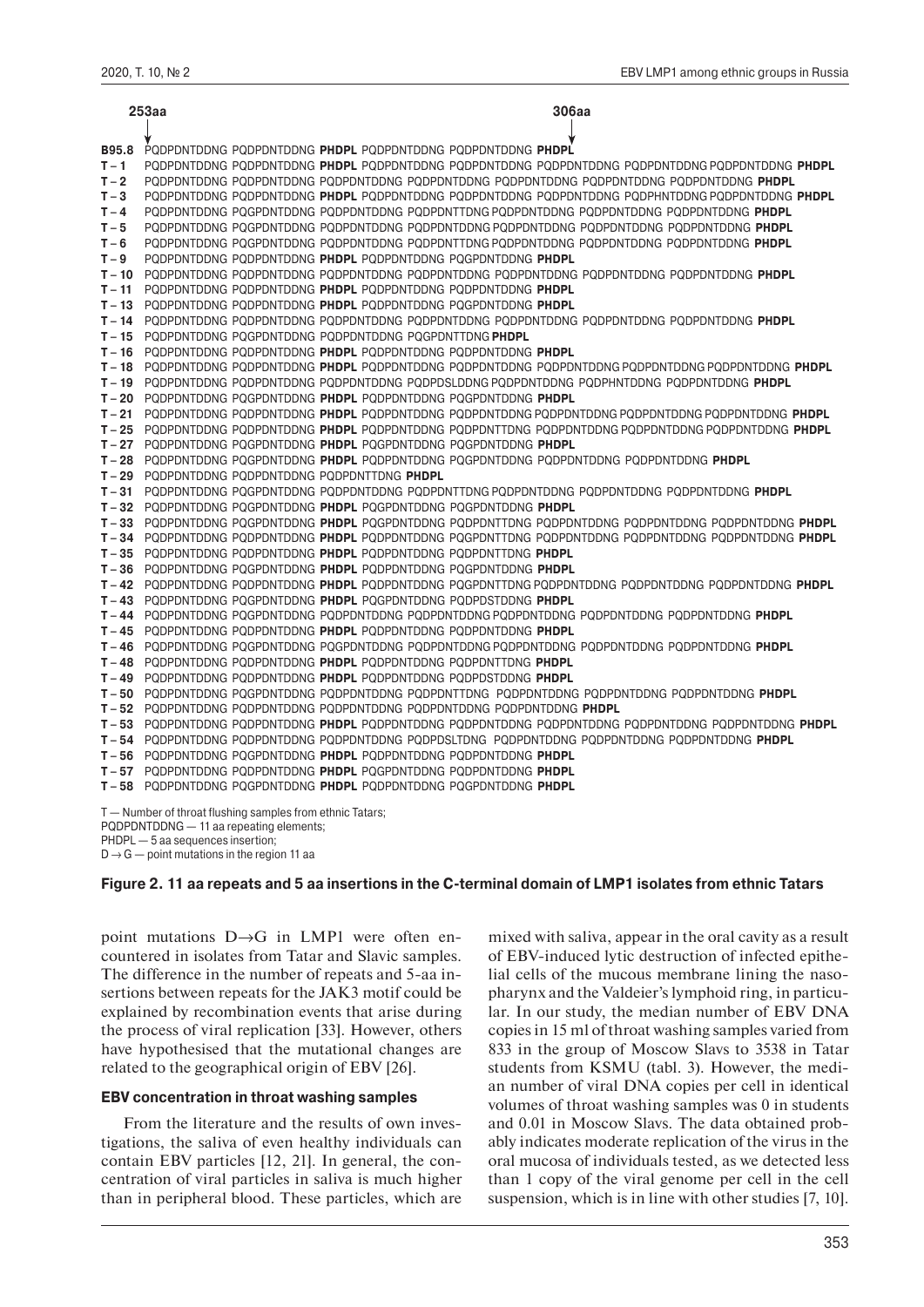| <b>Groups</b>                                 | <b>Number</b><br>of observations | Average age<br>(years) | <b>Number of EBV DNA</b><br>copies in 15 ml of throat<br>washings |           | <b>Number of EBV DNA</b><br>copies per 1 cell<br>of throat washings |             |
|-----------------------------------------------|----------------------------------|------------------------|-------------------------------------------------------------------|-----------|---------------------------------------------------------------------|-------------|
|                                               |                                  |                        | <b>Median</b>                                                     | $IQR^*$   | <b>Median</b>                                                       | $IQR**$     |
| Students of the KSMU* ethnic<br><b>Tatars</b> | 60                               | 21.5                   | 3538                                                              | 0-183792  | 0.00                                                                | $0 - 0.009$ |
| <b>Healthy adults, ethnic Slavs</b>           | 65                               | 47.5                   | 833                                                               | 0-3281025 | 0.01                                                                | $0 - 0.257$ |

|  | Table 3. Oral cavity EBV infection in representatives of ethnic Tatars and ethnic Slavs |  |
|--|-----------------------------------------------------------------------------------------|--|
|  |                                                                                         |  |

\* KSMU — Kazan State Medical University. \*\* IQR — interquartile range.

### **Phylogenetic analysis**

The 41 LMP1 sequences of Tatar origin were used to generate a phylogenetic tree to elucidate the genetic relationship between EBV isolates of ethnic Tatars. The neighbour-joining tree, constructed with additional LMP1 C-terminus sequences from GenBank



**Figure 3. Phylogenetic analysis of the LMP1 samples from throat washing of ethnic Tatars**

(Alaskan, NC, B95.8/A, Med–, China1 and China2), showed that the LMP1 sequences of the tested throat washing samples represent a heterogeneous group. Based on their sequence variations, the LMP1 alleles under investigation could be classified into five variants, for which corresponding clusters were created in the phylogenetic tree: B95.8/A, China1, Med–, BC, and TatK (fig. 3). The LMP1 B95.8/A and TatBC variants were represented with the same frequency (both 29.3%). The estimated frequencies of the LMP1 Med– and China1 variants were lower (14.6% and 7.3%, respectively). As seen in the phylogenetic tree, part of the investigated LMP1 sequences formed a separate phylogenetic group, TatK one, which most likely had a different EBV ancestor. It was also shown that LMP1 TatBC samples, which did not relate to any variant in the phylogenetic tree, were located quite close to the branches belonging to previously reported LMP1 variants with increased transforming activity (NC, Alaska, Med–) and the new TatK variant, but they were genetically distant from sequences of the prototype LMP1 B95.8/A variant.

The higher polymorphism of the LMP1 gene identified for EBV strains among ethnic Tatars compared to that of the Slavic group (tabl. 1) allow us to suggest a higher rates of incidence and mortality among the Tatar population for some malignant neoplasms in which cases associated with EBV are included. To find out the validity of our assumption the tumours of the oropharynx, nasopharynx, gastric cancer and Hodgkin's lymphoma were included in the list of analysed pathologies (tabl. 4). It is known, that EBV-associated cases of tonsil and lymphoepithelial salivary gland cancers are part of the oral cavity tumours [44]. Among tumours located in the pharynx, nasopharyngeal carcinoma associated with EBV is often diagnosed [6]. Among stomach tumours some cases are associated with EBV [35]. And among the Hodgkin's and non-Hodgkin's lymphomas EBV-associated cases can be also detected [2, 4, 5].

An analysis of the standardized incidence and mortality rates per 100,000 populations in 2015– 2017 years revealed that no statistically significant differences between above rates for nasopharyngeal and oropharyngeal tumours and Hodgkin's lym-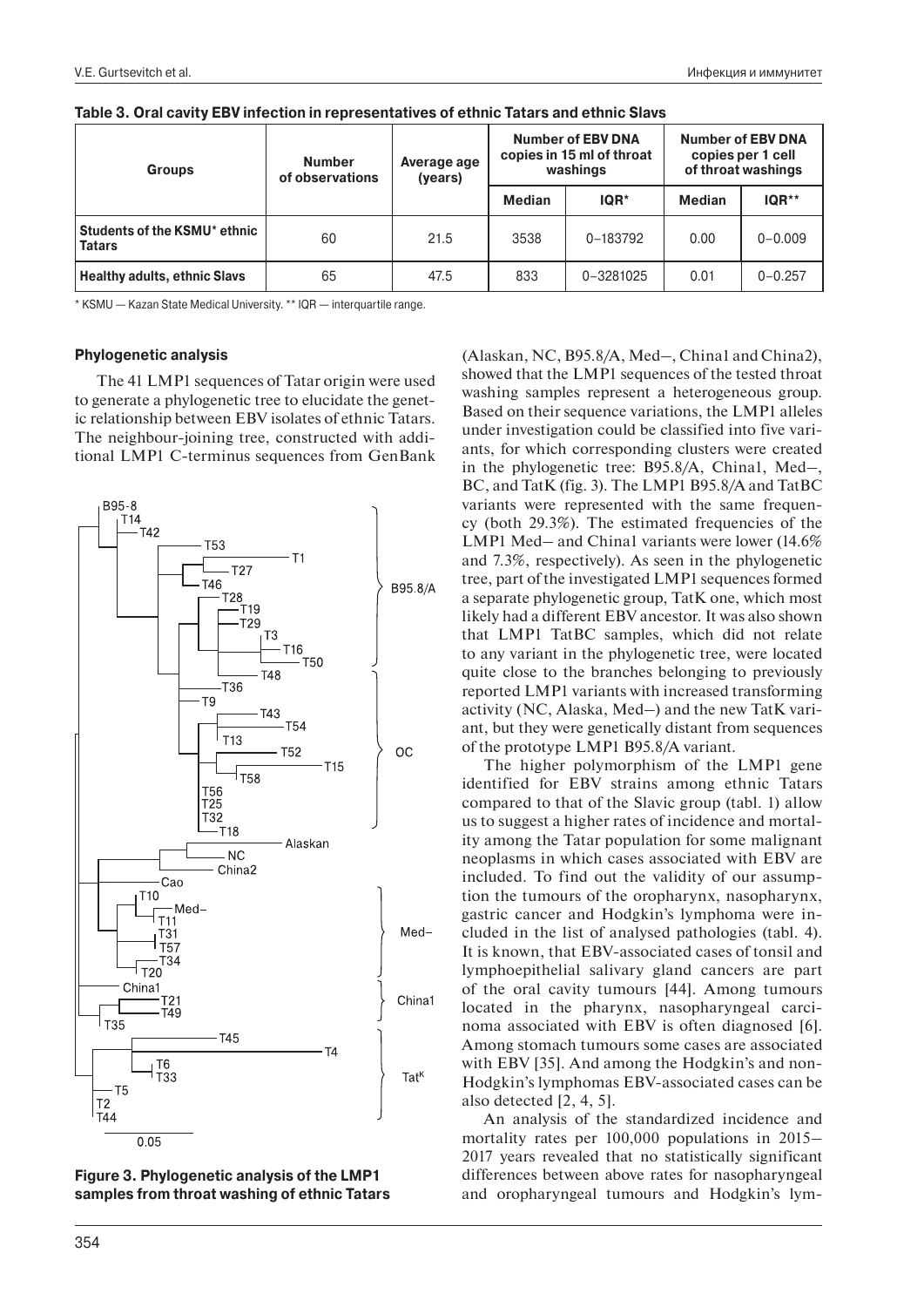phomas, were found for geographical regions compared. Statistically significant differences for both the incidence and mortality rates were obtained only for gastric cancer. However, given the fact that EBVassociated gastric cancers make up only a small percentage of tumours of this localization (up to 10%), their effect on morbidity and mortality rates can hardly be taken into consideration.

## **Discussion**

Since the discovery of EBV in 1964, numerous studies have been devoted to its study. The interest in EBV has not waned due to the unique properties of the virus. EBV, which is present in virtually every human body without harming it, has a powerful transforming potential. Due to this ability EBV is aetiologically associated with a wide range of benign and malignant human neoplasms.

Molecular biological studies revealed that the transforming and oncogenic (under certain conditions) properties of EBV are due to the function of nine latent viral proteins, comprising six nuclear and three membrane proteins. Each of these proteins contributes to virus-associated carcinogenesis, but the transforming capacity of LMP1 prevails. It has also been found that LMP1 samples from various geographical regions are characterised by a wide variety of polymorphisms, upon which several LMP1 classifications have been based. Among these classification systems, the most widely used in the literature is the Edwards et al. classification [15]. However, in some geographical regions, LMP1 samples do not fit into the "Procrustean bed" of the above classification [18,

39] and additional efforts should be made to create a more universal classification system.

It is important to note that, according to our knowledge, not a single study has been devoted to the investigation of ancient EBV strains. As latency genes are characterised by a large nucleotide diversity, particularly LMP1, it cannot be ruled out that mutations that occurred in the virus genome over the course of evolution led to the formation of virus strains with new structures and properties. In this regard, it is important to compare so-called "modern" EBV strains with strains that circulated among our ancestors several centuries ago.

This study represents an attempt to clarify this issue. To this end, the genetic structures of LMP1 from representatives of ethnic Tatars and Slavs, possible carriers of ancient virus strains, were compared. The genetic succession of Kazan Tatars to their ancient predecessors is based on the following historical facts, "... after the conquest of the Volga Bulgaria in 1236 by the Mongols and a number of Bulgarian uprisings of 1237 and 1240, the Volga Bulgaria becomes a part of the Golden Horde. Later on, after the collapse of the Golden Horde and the emergence of a number of independent khanates in its place, the Kazan Khanate was formed on the Bulgarian lands. As a result of the consolidation of part of the Bulgars with another Kypchak and partly Finno-Ugric population of the region, the Kazan Tatars are formed" [1]. The ethnic Slavs in our study were represented by native inhabitants of Moscow. It should be noted, however, that Moscow was captured by the Mongol-Tatar troops in 1238 [3] and, consequently, there was mutual enrichment

| <b>Region</b>                                      | <b>Nasopharynx</b><br>$(C11^*)$  | Oropharynx<br>(C10) | Gastric<br>cancer(C16)           | Hodgkin's<br>Lymphoma (C81) | Lip, oral cavity,<br>pharynx (C00-14) |  |  |  |  |
|----------------------------------------------------|----------------------------------|---------------------|----------------------------------|-----------------------------|---------------------------------------|--|--|--|--|
|                                                    | Incidence per 100,000 population |                     |                                  |                             |                                       |  |  |  |  |
| <b>Moscow</b>                                      | $0.16(0.03**)$                   | 0.94(0.7)           | 10.67 (0.22)                     | 1.64(0.12)                  |                                       |  |  |  |  |
| R. Tatarstan                                       | 0.25(0.075)                      | 0.84(0.11)          | 15.08 (0.48)                     | 1.85(0.22)                  |                                       |  |  |  |  |
| <b>Statistically</b><br>significant<br>differences | <b>No</b>                        | <b>No</b>           | Yes***                           | <b>No</b>                   |                                       |  |  |  |  |
|                                                    |                                  |                     | Mortality per 100,000 population |                             |                                       |  |  |  |  |
| <b>Moscow</b>                                      |                                  |                     | 9.39(0.19)                       | 0.36(0.5)                   | 3.33(0.12)                            |  |  |  |  |
| R. Tatarstan                                       |                                  |                     | 11.22(0.42)                      | 0.38(0.8)                   | 4.09(0.25)                            |  |  |  |  |
| <b>Statistically</b><br>significant<br>differences |                                  |                     | Yes                              | N <sub>o</sub>              | <b>No</b>                             |  |  |  |  |

**Table 4. Standardized incidence and mortality rates for malignant tumors in Moscow and the R. Tatarstan per 100,000 populations in 2015–2017, among which EBV-associated cases are diagnosed (both sexes)**

\*C11 — The section in the book "Malignant neoplasms in Russia in 2015–2017 (incidence and mortality)", eds.: А.D. Kaprin, V.V. Starinskiy, G.V. Petrova; Moscow, 2018 [45]. \*\*Standard error. \*\*\*Yes — The difference between the standardized incidence and mortality rates was statistically significant at P = 0.05 level.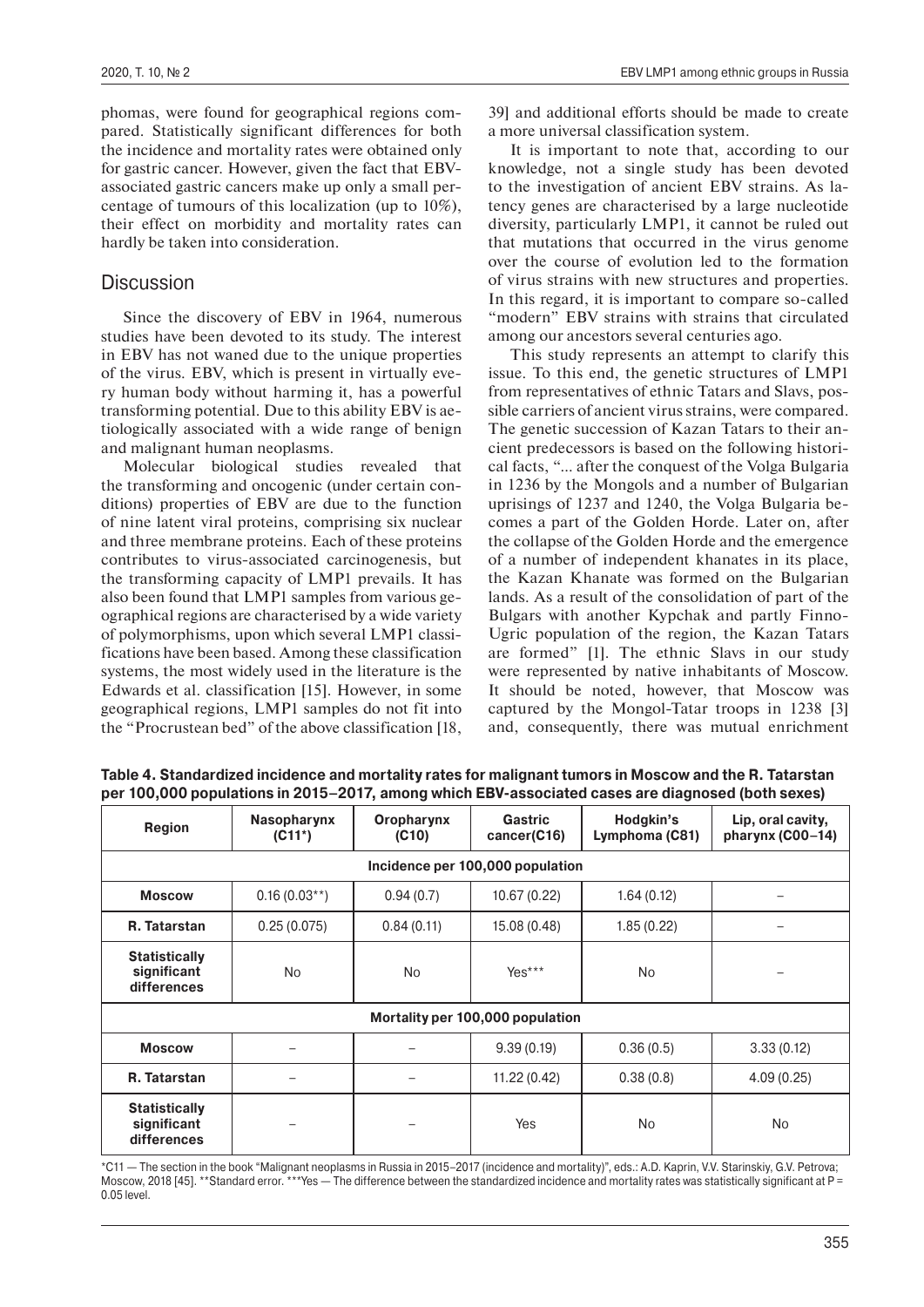of the gene pools of the Slavic and Tatar populations for centuries, as well as the exchange of EBV strains. Therefore, it is not surprising that among representatives of the Tatar and Slav ethnic groups studied, the EBV strains contained the same variants of LMP1. On the other hand, detection among ethnic Tatars, i.e. Tatars no less than in the third generation, unique LMP1 variant (TatK), which does not comply with Edwards et al. classification and was not found among LMP1 variants of representatives of ethnic Slavs, raises the question of the origin of the EBV strain carrying this variant of LMP1. It can be assumed that this viral strain is related either geographically to the territory of Tatarstan, or ethnically to the Tatar ethnic group. In the latter case, why it is impossible to assume that this EBV strain has an ancient origin? Further investigations involving increased number of ethnic Tatars, as well as a detailed analysis of the structure and molecular properties of the TatK LMP1 variant, will probably allow us to clarify the question of whether an an-

# **References**

- 1. Кривошеев Ю.В. Русь и монголы: исследование по истории Северо-Восточной Руси XII—XV вв. СПб.: Академия исследования культуры, 2015. 452 с. [Krivosheev Yu.V. Russia and the Mongols: a study on the history of North-Eastern Russia of the 12th–15th centuries. *St. Petersburg: Academy of Culture Studies, 2015. 452 p. (In Russ.)*]
- 2. Состояние онкологической помощи населению России в 2017 году. Под ред. А.Д. Каприна, В.В. Старинского, Г.В. Петровой. Москва: МНИОИ им. П.А. Герцена — филиал ФГБУ «НМИЦ радиологии» Минздрава России, 2018. 236 c. [State of oncological care in Russia in 2017. Eds.: А.D. Kaprin, V.V. Starinskiy, G.V. Petrova. *Moscow: MNIOI im. P.A. Gertsena — branch of FGBU "NMIRTS" Ministry of Health of Russia, 2018. 236 p. (In Russ.)*]
- 3. Хрусталев Д.Г. Русь и монгольское нашествие (20–50 гг. XIII в.). СПб.: Евразия, 2015. 416 с. [Khrustalev D.G. Rus and the Mongol invasion (20–50 years of the XIII century). *SPb.: Eurasia, 2015. 416 p. (In Russ.)*]
- 4. Alexander F.E., Jarrett R.F., Lawrence D., Armstrong A.A., Freeland J., Gokhale D.A., Kane E., Taylor G.M., Wright D.H., Cartwright R.A. Risk factors for Hodgkin's disease by Epstein–Barr virus (EBV) status: prior infection by EBV and other agents*. Br. J. Cancer, 2000, vol. 82, pp. 1117–1121. doi: 10.1054/bjoc.1999.1049*
- 5. Andreone P., Gramenzi A., Lorenzini S., Biselli M., Cursaro C., Pileri S., Bernardi M. Posttransplantation lymphoproliferative disorders*. Arch. Intern. Med., 2003, vol. 163, pp. 1997–2004. doi: 10.1001/archinte.163.17.1997*
- 6. Ayadi W., Khabir A., Hadhri-Guiga B., Fki L., Toumi N., Siala W., Charfi S., Fendri A., Makni H., Boudawara T., Ghorbel A., Gargouri A., Jlidi R., Gargouri R., Busson P., Drira M., Daoud J., Frikha M., Hammami A., Karray-Hakim H. North African and Southeast Asian nasopharyngeal carcinomas: between the resemblance and the dissemblance*. Bull. Cancer, 2010, vol. 97, pp. 475–482. doi: 10.1684/bdc.2010.1090*
- 7. Balfour H.H. Jr, Holman C.J., Hokanson K.M., Lelonek M.M., Giesbrecht J.E., White D.R., Schmeling D.O., Webb C.H., Cavert W., Wang D.H., Brundage R.C. A prospective clinical study of Epstein–Barr virus and host interactions during acute infectious mononucleosis*. J. Infect. Dis., 2005, vol. 192, pp. 1505–1512. doi: 10.1086/491740*
- 8. Blake S.M., Eliopoulos A.G., Dawson C.W., Young L.S. The transmembrane domains of the EBV-encoded latent membrane protein 1 (LMP1) variant CAO regulate enhanced signalling activity*. Virology, 2001, vol. 282, pp. 278–287. doi: 10.1006/viro.2001.0828*
- 9. Botezatu I.V., Kondratova V.N., Shelepov V.P., Lichtenstein A.V. DNA melting analysis: application of the "open tube" format for detection of mutant KRAS*. Anal. Biochem., 2011, vol. 419, pp. 302–308. doi: 10.1016/j.ab.2011.08.015*
- 10. Cederberg L.E., Rabinovitch M.D., Grimm-Geris J.M., Schmeling D.O., Filtz E.A., Condon L.M., Balfour H.H.Jr. Epstein–Barr virus DNA in parental oral secretions: a potential source of infection for their young children*. Clin. Infect. Dis., 2018. doi: 10.1093/ cid/ciy464*
- 11. Chang C.M., Yu K.J., Mbulaiteye S.M., Hildesheim A., Bhatia K. The extent of genetic diversity of Epstein–Barr virus and its geographic and disease patterns: a need for reappraisal*. Virus Res., 2009, vol. 143, pp. 209–221. doi: 10.1016/j.virusres.2009.07.005*
- 12. Dawson D.R., Wang C., Danaher R.J., Lin Y., Kryscio R.J., Jacob R.J., Miller C.S. Salivary levels of Epstein–Barr virus DNA correlate with subgingival levels, not severity of periodontitis*. Oral Dis., 2009, vol. 15, pp. 554–559. doi: 10.1111/j.1601- 0825.2009.01585.x*
- 13. Dirmeier U., Neuhierl B., Kilger E., Reisbach G., Sandberg M.L., Hammerschmidt W. Latent membrane protein 1 is critical for efficient growth transformation of human B cells by epstein-barr virus*. Cancer Res., 2003, vol. 63, pp. 2982–2989.*
- 14. Dunmire S.K., Hogquist K.A., Balfour H.H. Infectious Mononucleosis*. Curr. Top. Microbiol. Immunol., 2015, vol. 390, pp. 211– 240. doi: 10.1038/cti.2015.1*
- 15. Edwards R.H., Seillier-Moiseiwitsch F., Raab-Traub N. Signature amino acid changes in latent membrane protein 1 distinguish Epstein–Barr virus strains*. Virology, 1999, vol. 261, pp. 79–95. doi: 10.1006/viro.1999.9855*

## Acknowledgment

We are grateful to Dr. D.M. Maksimovich, a senior researcher of the Department of Epidemiology and Prevention of Tumours, for statistical processing of our data.

## Financing

Research is conducted under the auspices of the experimental governmental assignment of the Ministry of Health of the Russian Federation and coordinated by the Centre for Strategic Planning and Management of Biomedical Health Risks of the Ministry of Health of the Russia, also it was financially supported by the grant of the Russian Science Foundation (project No 18-015-00505А).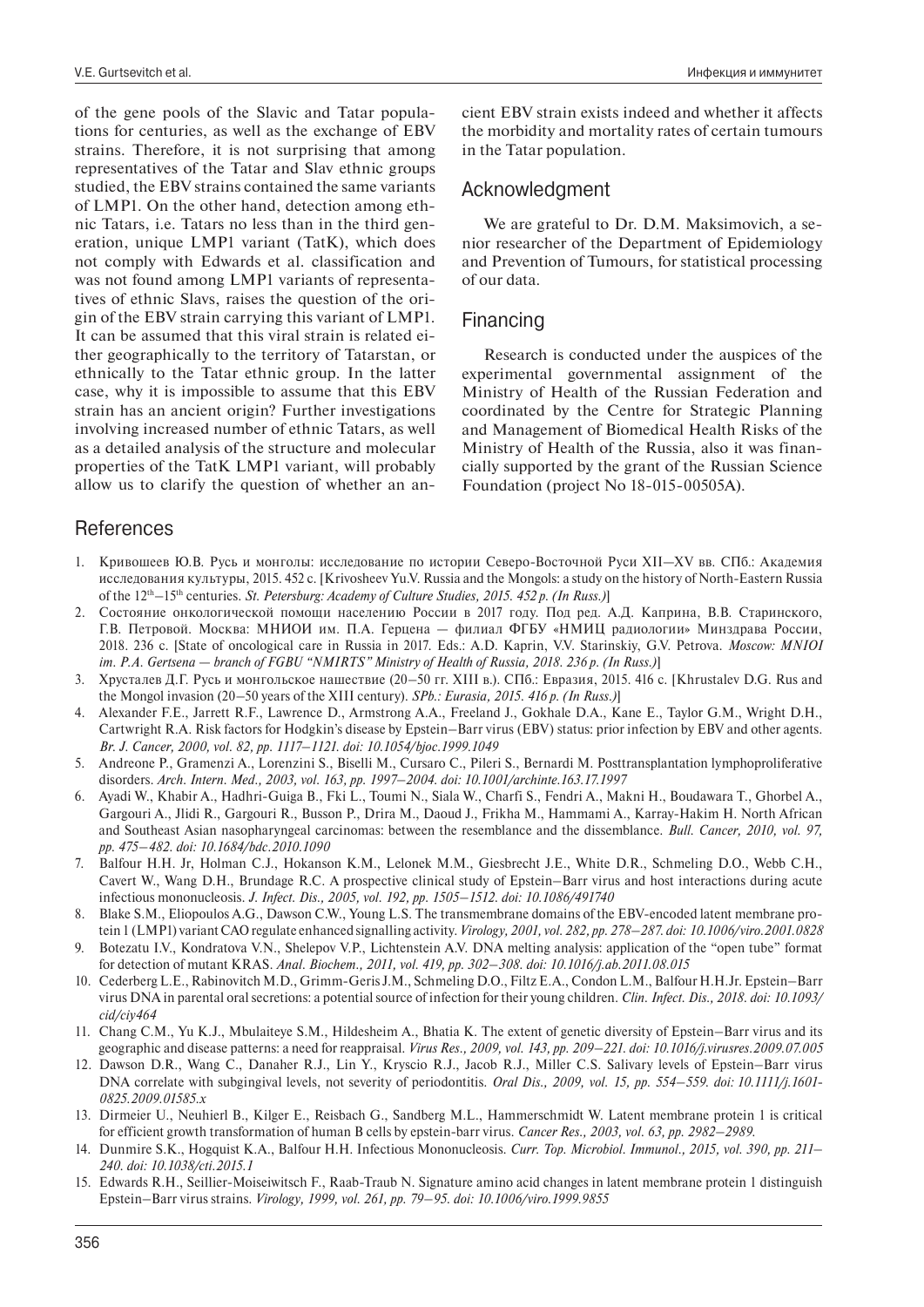- 16. Farrell P.J. Signal transduction from the Epstein–Barr virus LMP-1 transforming protein*. Trends Microbiol., 1998, vol. 6, pp. 175–177.*
- 17. Feederle R., Klinke O., Kutikhin A., Poirey R., Tsai M.H., Delecluse H.J. Epstein–Barr virus: from the detection of sequence polymorphisms to the recognition of viral types*. Curr. Top. Microbiol. Immunol., 2015, vol. 390, pp. 119–148. doi: 10.1007/978-3- 319-22822-8\_7*
- 18. Gantuz M., Lorenzetti M.A., Chabay P.A., Preciado M.V. A novel recombinant variant of latent membrane protein 1 from Epstein Barr virus in Argentina denotes phylogeographical association*. PLoS One, 2017, vol. 12: e0174221. doi: 10.1371/journal. pone.0174221*
- 19. Gerber P., Walsh J.H., Rosenblum E.N., Purcell R.H. Association of EB-virus infection with the post-perfusion syndrome*. Lancet, 1969, vol. 1, pp. 593–595.*
- 20. Gurtsevitch V.E., Iakovleva L.S., Shcherbak L.N., Goncharova E.V., Smirnova K.V., Diduk S.V., Kondratova V.N., Maksimovich D.M., Lichtenstein A.V., Seniuta N.B. The LMP1 oncogene sequence variations in patients with oral tumours associated or not associated with the Epstein–Barr*. Mol. Biol., 2013, vol. 47, pp. 987–995.*
- 21. Hadinoto V., Shapiro M., Sun C.C., Thorley-Lawson D.A. The dynamics of EBV shedding implicate a central role for epithelial cells in amplifying viral output*. PLoS Pathog., 2009, vol. 5: e1000496. doi: 10.1371/journal.ppat.1000496*
- 22. Hahn P., Novikova E., Scherback L., Janik C., Pavlish O., Arkhipov V., Nicholls J., Muller-Lantzsch N., Gurtsevitch V., Grasser F.A. The LMP1 gene isolated from Russian nasopharyngeal carcinoma has no 30-bp deletion*. Int. J. Cancer., 2001, vol. 91, pp. 815–821.*
- 23. Hu L., Troyanovsky B., Zhang X., Trivedi P., Ernberg I., Klein G. Differences in the immunogenicity of latent membrane protein 1 (LMP1) encoded by Epstein–Barr virus genomes derived from LMP1-positive and -negative nasopharyngeal carcinoma*. Cancer Res., 2000, vol. 60, pp. 5589–5593.*
- 24. Hu L.F., Chen F., Zheng X., Ernberg I., Cao S.L., Christensson B., Klein G., Winberg G. Clonability and tumorigenicity of human epithelial cells expressing the EBV encoded membrane protein LMP1*. Oncogene, 1993, vol. 8, pp. 1575–1583.*
- 25. Huen D.S., Henderson S.A., Croom-Carter D., Rowe M. The Epstein–Barr virus latent membrane protein-1 (LMP1) mediates activation of NF-kappa B and cell surface phenotype via two effector regions in its carboxy-terminal cytoplasmic domain*. Oncogene, 1995, vol. 10, pp. 549–560.*
- 26. Kanai K., Satoh Y., Saiki Y., Ohtani H., Sairenji T. Difference of Epstein–Barr virus isolates from Japanese patients and African Burkitt's lymphoma cell lines based on the sequence of latent membrane protein 1. *Virus Genes, 2007, vol. 34, pp. 55–61. doi: 10.1007/s11262-006-0010-y*
- 27. Kaye K.M., Izumi K.M., Kieff E. Epstein–Barr virus latent membrane protein 1 is essential for B-lymphocyte growth transformation*. Proc. Natl Acad. Sci. USA, 1993, vol. 90, pp. 9150–9154.*
- 28. Kulwichit W., Edwards R.H., Davenport E.M., Baskar J.F., Godfrey V., Raab-Traub N. Expression of the Epstein–Barr virus latent membrane protein 1 induces B cell lymphoma in transgenic mice*. Proc. Natl Acad. Sci. USA, 1998, vol. 95, pp. 11963–11968.*
- 29. Laichalk L.L., Hochberg D., Babcock G.J., Freeman R.B., Thorley-Lawson D.A. The dispersal of mucosal memory B cells: evidence from persistent EBV infection*. Immunity, 2002, vol. 16, pp. 745–754.*
- 30. Lawrence J.B., Villnave C.A., Singer R.H. Sensitive, high-resolution chromatin and chromosome mapping in situ: presence and orientation of two closely integrated copies of EBV in a lymphoma line*. Cell, 1988, vol. 52, pp. 51–61.*
- 31. Li H.P., Chang Y.S. Epstein–Barr virus latent membrane protein 1: structure and functions*. J. Biomed. Sci., 2003, vol. 10, pp. 490– 504. doi: 10.1159/000072376*
- 32. Lo Y.M., Chan L.Y., Lo K.W., Leung S.F., Zhang J., Chan A.T., Lee J.C., Hjelm N.M., Johnson P.J., Huang D.P. Quantitative analysis of cell-free Epstein–Barr virus DNA in plasma of patients with nasopharyngeal carcinoma*. Cancer Res., 1999, vol. 59, pp. 1188–1191.*
- 33. Miller W.E., Edwards R.H., Walling D.M., Raab-Traub N. Sequence variation in the Epstein–Barr virus latent membrane protein 1*. J. Gen. Virol., 1994, vol. 75 (pt. 10), pp. 2729–2740. doi: 10.1099/0022-1317-75-10-2729*
- 34. Moorthy R.K., Thorley-Lawson D.A. All three domains of the Epstein–Barr virus-encoded latent membrane protein LMP-1 are required for transformation of rat-1 fibroblasts*. J. Virol., 1993, vol. 67, pp. 1638–1646.*
- 35. Namikawa T., Fujisawa K., Munekage E., Munekage M., Oki Y., Maeda H., Kitagawa H., Ueta H., Kobayashi M., Hanazaki K. Epstein–Barr virus-associated early gastric carcinoma with lymphoid stroma, accompanied with lymph node metastasis*. Mol. Clin. Oncol., 2018, vol. 8, pp. 561–566. doi: 10.3892/mco.2018.1567*
- 36. Neves M., Marinho-Dias J., Ribeiro J., Sousa H. Epstein–Barr virus strains and variations: geographic or disease-specific variants? *J. Med. Virol., 2017, vol. 89, pp. 373–387. doi: 10.1002/jmv.24633*
- 37. Rickinson A.B., Long H.M., Palendira U., Munz C., Hislop A.D. Cellular immune controls over Epstein–Barr virus infection: new lessons from the clinic and the laboratory*. Trends Immunol., 2014, vol. 35, pp. 159–169. doi: 10.1016/j.it.2014.01.003*
- 38. Rickinson A.B., Moss D.J. Human cytotoxic T lymphocyte responses to Epstein–Barr virus infection*. Annu. Rev. Immunol., 1997, vol. 15, pp. 405–431. doi: 10.1146/annurev.immunol.15.1.405*
- 39. Saechan V., Settheetham-Ishida W., Kimura R., Tiwawech D., Mitarnun W., Ishida T. Epstein–Barr virus strains defined by the latent membrane protein 1 sequence characterize Thai ethnic groups*. J. Gen. Virol., 2010, vol. 91, pp. 2054–2061. doi: 10.1099/ vir.0.021105-0*
- 40. Santpere G., Darre F., Blanco S., Alcami A., Villoslada P., Mar A.M., Navarro A. Genome-wide analysis of wild-type Epstein– Barr virus genomes derived from healthy individuals of the 1,000 Genomes Project*. Genome Biol. Evol., 2014, vol. 6, pp. 846–860. doi: 10.1093/gbe/evu054*
- 41. Senyuta N., Yakovleva L., Goncharova E., Scherback L., Diduk S., Smirnova K., Maksimovich D., Gurtsevitch V. Epstein–Barr virus latent membrane protein 1 polymorphism in nasopharyngeal carcinoma and other oral cavity tumors in Russia*. J. Med. Virol., 2014, vol. 86, pp. 290–300. doi: 10.1002/jmv.23729*
- 42. Tzellos S., Farrell P.J. Epstein–Barr virus sequence variation-biology and disease*. Pathogens, 2012, vol. 1, pp. 156–174. doi: 10.3390/pathogens1020156*